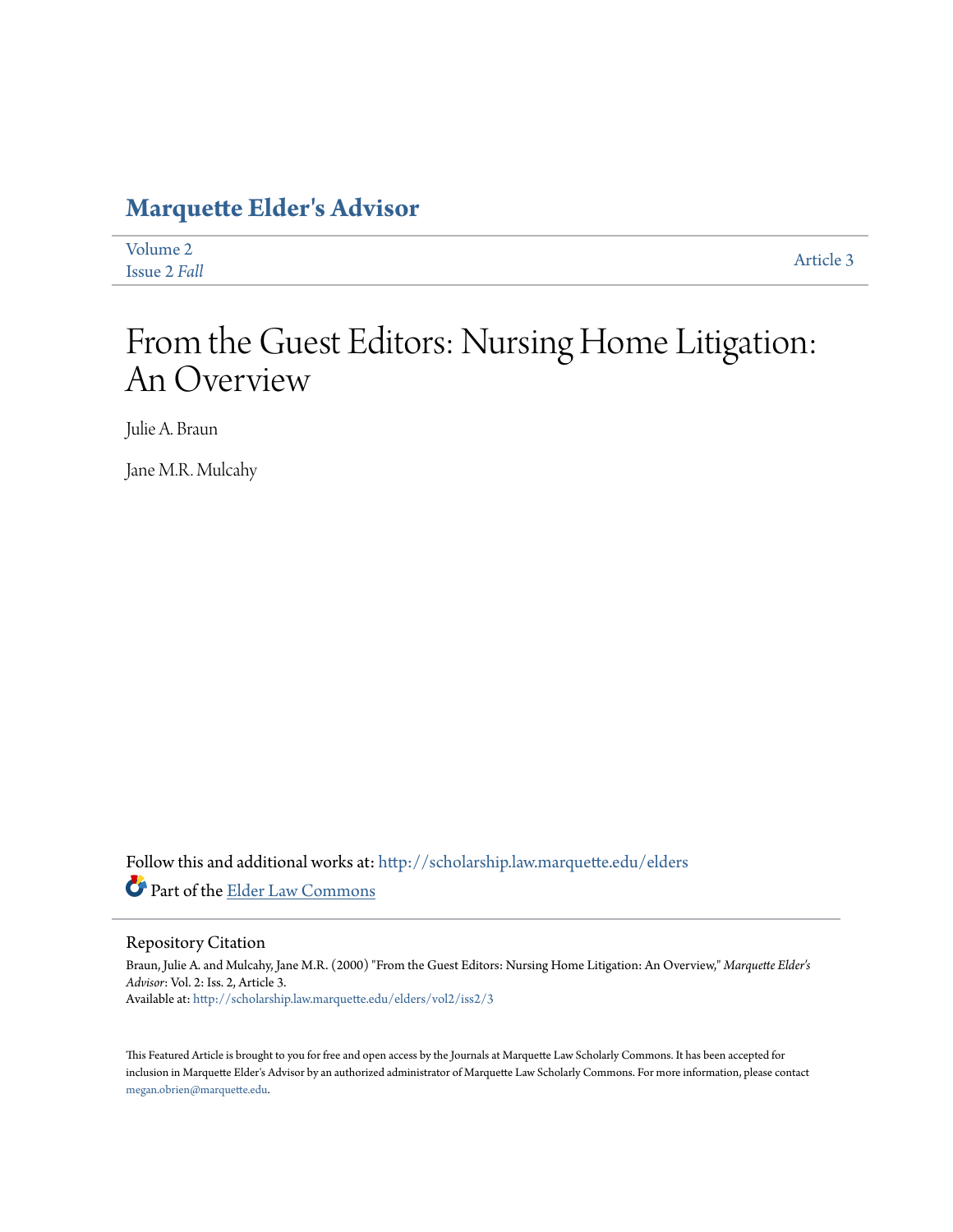# *From the Guest Editors* **Nursing Home Litigation: An Overview**

*This overview of the most common fact patterns involved in the litigation of neglect or abuse of the elderly provides essential definitions and statistics from which the remaining articles in this issue expand.*

# **By Julie A. Braun and Jane M.R. Mulcahy**

he average award in nursing home negligence cases nearly doubled between **1987** and 1994, from \$238,285 to \$525,853.' Approximately twenty percent of all cases against nursing homes result in punitive damages, compared with 5 percent in other types of personal injury cases.<sup>2</sup> Civil litigation brought by or on behalf of a resident against a nursing home may involve a number of different fact patterns that support one or more legal theories. 3 This *Elder's Advisor* issue concentrates on tort cases involving chemical restraint (Julie A. Braun and Lawrence A. Frolik ), pressure sores (Jeffrey M. Levine), sexual abuse (Elizabeth A. Capezuti and Deborah J. Swedlow), and wandering (Janice **E** Mulligan and Steven M. Levin) delivered from legal, medical, academic, and consultant perspectives. Each article provides a generous overview of the subject accompanied by valuable practice tips. In addition, this *Elder's Advisor* issue instructs on gathering and analyzing the nursing home record (Deborah D. D'Andrea). Moreover, it evaluates options for the distribution of funds received as a result of winning or settling a personal injury claim on behalf of the nursing home resident (Cheryl C. Mitchell and Ferd H. Mitchell). Finally, Jane M.R. Mulcahy reviews an essential reference book for every nursing home case. This guest editorial overview encompasses the varied fact patterns that may arise in the nursing home environment and trigger a lawsuit as a result.4

## **Commom Fact Patterns**

#### **Choking and Feeding Tube Cases**

Swallowing impairment or dysphagia' increases with advancing age and accompanies a variety of conditions (such as cerebral vascular accidents, dementia, poor dentition, Parkinson's disease, and Sjogren's syndrome).6 Experts estimate that forty to sixty percent of institutionalized older adults have identifiable signs and symptoms of a swallowing disorder.7 "Dysphagia is an uncomfortable, frightening, and potentially life-threatening condition" that represents a major healthcare problem for nursing homes.' Federal regulations addressing dietary services usually are referenced in allegations

*Julie A. Braun,* J.D., L.L.M, is a Chicago-based attorney and writer. She chairs the American Bar Association Tort and Insurance Practice Section, Medicine and Law Committee.

*Jane M.R. Mulcaby* practices law at Brusky & Sjostrom SC in Wauwatosa, Wisconsin. Her practice focuses on elder law and estate planing.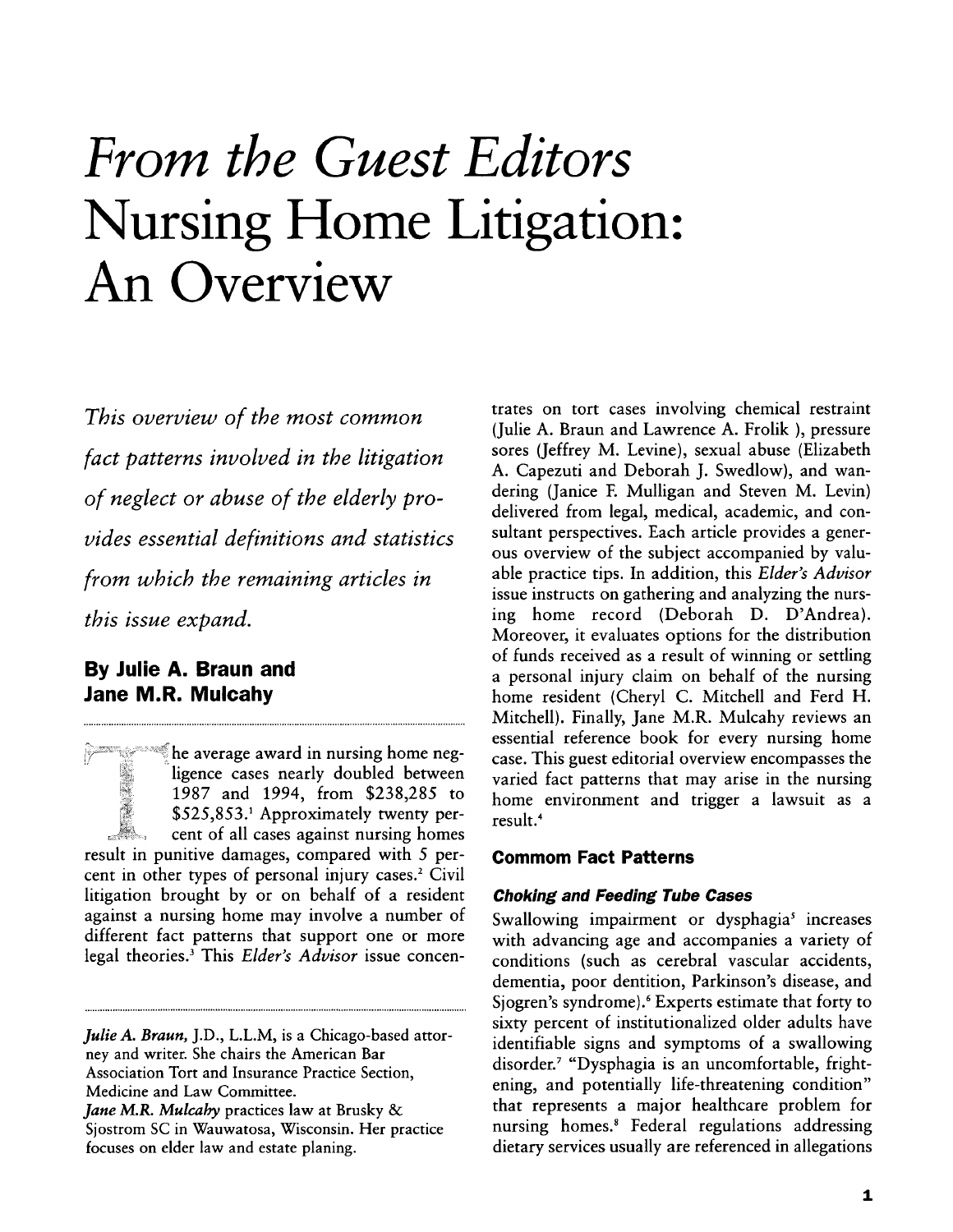involving choking or aspiration as a result of swallowing<sup>9</sup> or chewing disorders.<sup>10</sup> In *Beverly Enterprises-Virginia, Inc.* v. *Nichols,* for example, a nursing home was held liable after an unattended resident suffering from Alzheimer's choked to death on some food that she could neither chew nor swallow properly." The case was tried, without the need for an expert witness, on the theory that the home was negligent in allowing the resident to eat without assistance.<sup>12</sup>

Some nursing homes find it easier (and cheaper) to tube feed a resident than to assist the resident who has difficulty eating.<sup>13</sup> Federal regulation prohibits this practice.<sup>14</sup> If tube feeding is appropriate, the nursing home must ensure that the resident "receives the appropriate treatment and services to prevent aspiration[,] pneumonia, diarrhea, vomiting, dehydration, metabolic abnormalities, and nasal-pharyngeal ulcers[,] and to restore, if possible, normal eating skills."'" In *Crowne Investments Inc. and Crowne Management Corp. v. Reid,* the Alabama Supreme Court upheld a \$750,000 verdict rendered in an asphyxiation death case against the defendant owner-operator of a nursing home and its management company, a co-defendant.<sup>16</sup> The estate's medical malpractice-based complaint alleged that the nursing home had negligently caused or allowed the decedent's wife to feed him although she was not medically trained to feed someone in his condition.

# **Wandering Cases**

Many different types of problematic behaviors are encountered among the nursing home population, including wandering. In this issue's article, *Litigating Nursing Home Wandering Cases,* Janice F Mulligan and Steven Levin consider the recurrent scenarios encountered with residents who wander and the standard of care applicable to wandering cases. They name exposure to the elements and being struck by a moving vehicle as the most prevalent injuries sustained as a result of wandering. They advise that because of the potential dangers, wandering is a behavior for which the nursing home should make accommodations. Mulligan and Levin estimate that more than thirty-one percent of ambulatory, demented nursing home residents demonstrate this intriguing, yet potentially hazardous, behavior. Suggested causative factors of wandering include overstimulation, boredom, restlessness, loneliness, stress, the desire to feel useful, and prior life patterns. To protect the wanderer from harm, the authors recommend that the nursing home identify wanderers, develop prevention programs, secure the facility from wandering hazards, and implement procedures to deal with wandering behavior when it occurs. To deal with potential wandering hazards, they propose that the nursing home alter the environment, secure the environment, or implement behavior modification. Mulligan and Levin also present case law and share practice tips for successful litigation of wandering cases.

# **Falls and Fall-Related Injuries**

Falls and fall-related injuries are a leading cause of lawsuits against nursing homes.<sup>17</sup> Nearly one third of people sixty-five years of age or older fall each year.'8 Dr. Rein Tideiksaar, a recognized authority on the topic of falls, estimates that more than fifty percent of nursing home residents fall annually; over forty percent experience repeat fall occurrences.<sup>19</sup> About eleven percent of falls result in significant injury (such as hip fractures), often leading to hospitalization and further physical deterioration.<sup>20</sup> Falls are a major cause of death among older adults.2' About twenty percent of all fall-related deaths occur in the five percent of elderly persons residing in nursing homes. <sup>22</sup>**A** facility's alleged failure to protect a resident from falling has been considered negligence<sup>23</sup> in some cases, and health care malpractice<sup>24</sup> in others.<sup>25</sup>

# **Physical and Chemical Restraints**

A major issue in nursing homes is the use of chemical and physical restraints.<sup>26</sup> Federal law and regulation prohibit using chemical or physical restraints for discipline or convenience.<sup>27</sup> Restraints may be used only when necessary to treat medical symptoms or to ensure the physical safety of the resident or other nursing home residents.<sup>28</sup> Except in emergencies, physical and chemical restraints may be used only with the informed consent of the resident (or the resident's legal representative) and under a physician's written order specifying the duration and circumstances for their use.<sup>29</sup>

Physical restraints include any manual method or physical or mechanical device, material, or equipment attached or adjacent to the nursing home resident's body that physically restricts the resident's freedom of movement, physical activity, or normal access to the resident's body.<sup>30</sup> Types of physical restraints include, but are not limited to,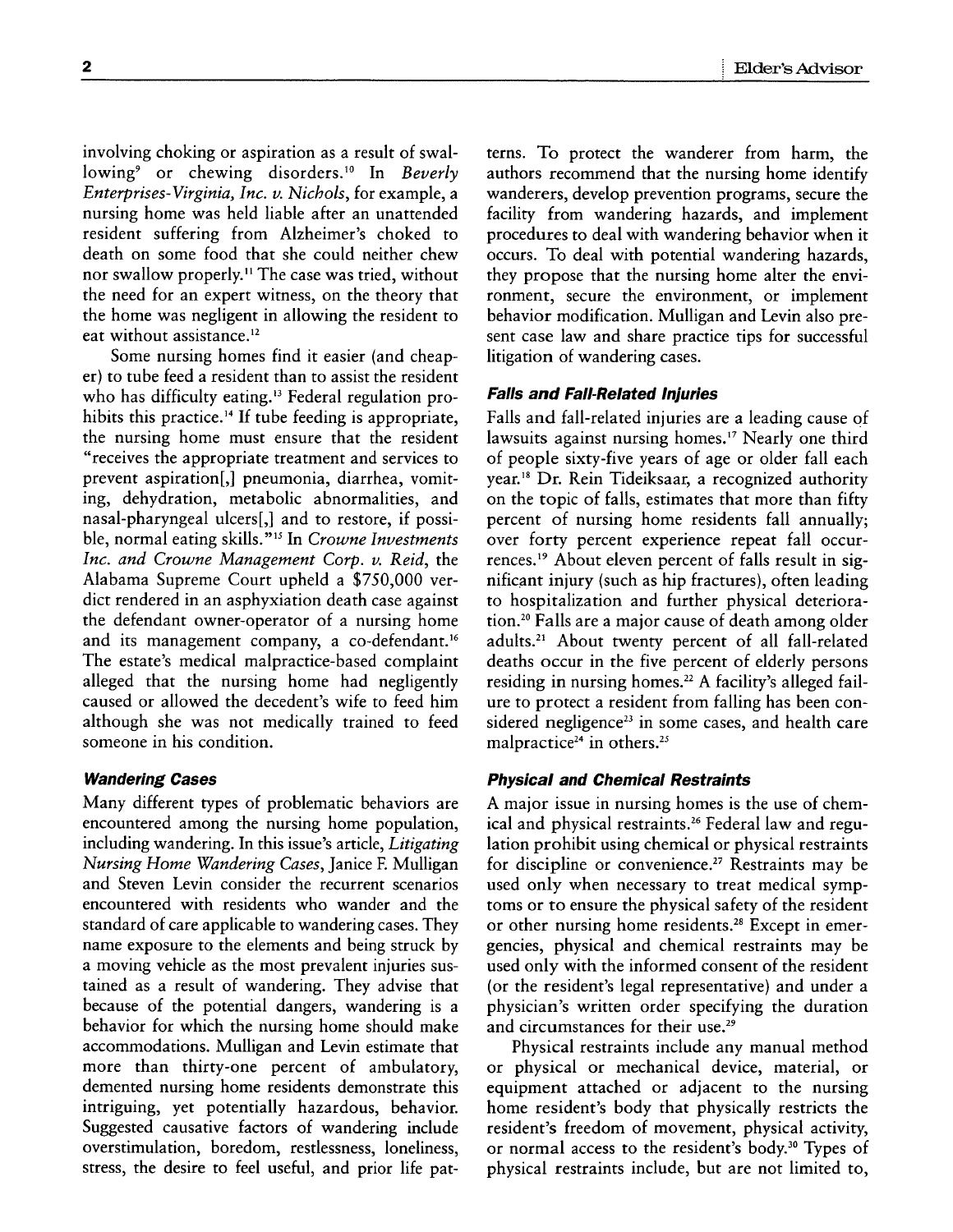leg and arm straps, hand mitts, soft ties or vests, wheelchair safety bars, as well as lap cushions and lap trays the resident cannot remove.<sup>31</sup> Certain nursing home practices satisfy the definition of a restraint. For example, tucking in a sheet so tightly that a bed-bound resident cannot move or placing a wheelchair-bound resident so close to a wall that the resident is prevented from rising.<sup>32</sup> Seclusion, the involuntary confinement of a nursing home resident alone in a unit or room that the person is physically prevented from leaving, may be characterized as another form of restraint.<sup>33</sup> "Depending on their purpose, side rails may or may not be restraints."<sup>34</sup> Side rails are restraints if used to keep a resident from climbing out of bed "and that resident wants to get out of bed."<sup>35</sup> Side rails are not restraints if they "facilitate mobility in and out of bed."36 If used for both purposes, they must be evaluated as restraints.37

In *Legal Aspects of Chemical Restraint Use in Nursing Homes,* Julie A. Braun and Lawrence A. Frolik define chemical restraints as any drug used for discipline or convenience rather than to treat medical symptoms. The authors discuss the consequences of chemical restraint including its impact on resident autonomy, consciousness of self or environment, and functional decline as well as its relationship to fall risk and a variety of other medical problems. Braun and Frolik cite the 1987 Nursing Home Bill of Rights as landmark legislation that changed the way nursing homes use chemical restraints. Under this law, the nursing home resident's care plan must reflect the utility of any drug employed by the nursing home. If it does not, the use of the drug is unacceptable. Another safeguard that protects against chemical restraint is the requirement that the informed consent of the resident, or the resident's legal health care decisionmaker, must be obtained by the facility, with the resident made aware of the right to refuse such treatment. As with all nursing home tort investigation, Braun and Frolik suggest that a thorough investigation of the nursing home record be made and compared against the applicable standard of care.

#### **Scalding Suits**

In practice, scalding suits arise when residents are left unattended in a bath or shower. In *Ivy Manor Nursing Home v. Brown,* the Colorado Court of Appeals reversed a directed verdict in favor of the

nursing home where a resident was scalded while being placed in a bathtub.38 In *Starling v. MetroHealth Center Skilled Nursing,* employees at a county-run facility allegedly improperly set the temperature of a resident's bath, improperly transferred her into the bath, and failed to monitor her.<sup>39</sup> The complaint asserted that their negligence caused severe injuries. The county unsuccessfully moved for dismissal on the basis of sovereign immunity.

#### **Burn Cases<sup>40</sup>**

Poor posture control, hand dexterity, or confusion can increase the chances of an accident among restrained nursing home residents who smoke.<sup>41</sup> Also, visitors and other residents unaware of a potential fire hazard may give smoking materials to the resident without staff knowledge.<sup>42</sup> Further, many residents use oxygen, or are in close proximity to other residents who use oxygen, thereby increasing the danger of fire.<sup>43</sup> The deliberate or accidental igniting of restraints may result in death or injury.<sup>44</sup> For example,

A 76-year-old nursing home resident diagnosed with dementia died two days after suffering third degree burns over 56 percent of his body when his clothing caught fire. Allegedly, the resident was found standing and ablaze from the waist up after facility staff responded to screams. In a subsequent negligence lawsuit, the decedent's surviving heir claimed that the resident had been placed in a vest restraint without a physician's order in violation of federal and state regulatory rules and procedures. She also claimed that the facility administrator had instructed employees to restrain the resident when his family members left the premises after visiting. The plaintiff also alleged that the facility had an ineffective smoking policy despite knowledge that some residents had cigarettes and lighters. She theorized that the resident's roommate, who also suffered from dementia, either lit a cigarette for the decedent or tried to help him use a cigarette lighter to burn off the restraining vest's straps. The resident's room was cleaned and painted at night immediately after the fire. A fire investigator allegedly found a trash bag in a dumpster containing the decedent's clothing and the remains of the vest. The administrator denied the allegations. A Texas Department of Human Services investigation prompted the establishment of an involuntary trusteeship to operate the facility and return it to compliance with federal and state regulations. A \$1,350,000 settlement ended the negligence suit.<sup>45</sup>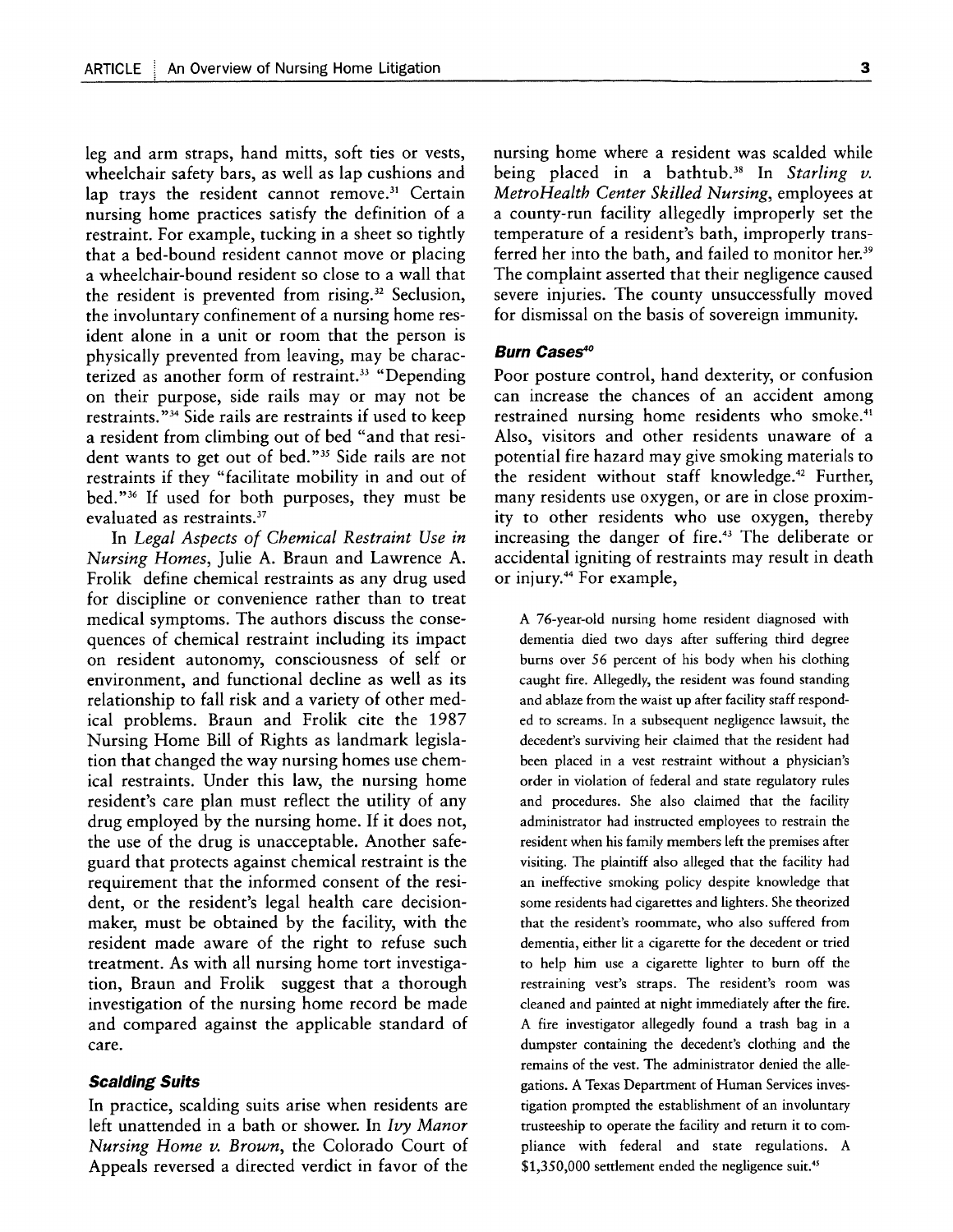It is important for every nursing home to have a smoking policy or risk a similarly large settlement following resident death from self-inflicted burns. Risk managers are advised to review their facility's smoking policy and compare it to actual smoking practices within the facility.

There have been reports of physical restraints with ash and cigarette burns in them, indicating a safety problem with flammable materials.<sup>46</sup> Although the Food and Drug Administration does not require flame-resistant materials for all restraints, the agency recommends that health care institutions, including nursing homes, develop and implement policies using flame-retardant restraints for residents who smoke while restrained.47

#### **Malnutrition and Dehydration**

Proper nutrition care is vital to the health and wellbeing of nursing home residents. The most common nutrition-related problems are unintended weight loss,<sup>48</sup> dehydration, pressure ulcers, and complications from tube feeding. Dehydration is the most common fluid and electrolyte disorder in long-term care settings.<sup>49</sup> Inadequate fluid intake in older adults "may lead to rapid dehydration and precipitate hypotension, fever, constipation, vomiting, mucosal tissue dryness, and confusion."<sup>50</sup> Federal regulations require that the nursing home provide each resident with sufficient fluid intake to maintain proper hydration and health.<sup>51</sup> Providing nursing home residents "an adequate amount of fluid is a basic, universal physiological need. It is not sophisticated, **highly** technological, costly care. **If** we do not provide an adequate amount of fluid to nursing home residents, we have seriously failed" America's nursing home residents.<sup>52</sup>

"While malnutrition and dehydration are frequently the result of nursing home negligence, it can be extremely difficult to prove that they were the actual cause of death, and it is even more difficult to prove that a death was due to improper feeding."<sup>53</sup>

#### **Pressure Sore Cases**

Pressure sores, also known as pressure ulcers, decubitis ulcers, or bedsores, are among the most common adverse events that occur among nursing home residents.<sup>54</sup> The incidence of pressure sore development among residents seems to increase arithmetically with the length of stay in a facility, with more than twenty percent of residents devel-

oping a pressure sore after two years in a nursing home.<sup>55</sup> The development of pressure sores has long been equated with poor quality nursing care.<sup>56</sup> Consequently, the risk of litigation for negligent care involving pressure ulcers has increased.<sup>57</sup> Less than ten percent of cases reviewed by outside medical experts go to trial.<sup>58</sup> "Most claims are settled before a case is filed, and many settlements are confidential and unreported. Thus, the total number of cases annually is now assumed to be many thousands."<sup>59</sup>

Plaintiffs prove negligence by looking for patterns of behavior because pressure ulcers develop over time and time is required to treat and heal their occurrence.<sup>60</sup> Such evidence is found in the resident's medical record; through careful examination of federal and state nursing home survey results; and in federal regulations<sup>61</sup> and interpretive guidance<sup>62</sup> governing pressure sores.<sup>63</sup>

However, not every pressure sore that develops results in litigation, and not every pressure sore case commands a win for the plaintiff. Common factors that produce decisions favoring the defendant nursing homes include the following:<sup>64</sup>

- **"** supporting documentation in the medical record reflects rigorous adherence to the standard of care for pressure ulcers;
- **"** verifying underlying disease and complications that made bedsore development inevitable;
- **"** developing and implementing aggressive and comprehensive bedsore prevention and treatment programs;
- $\blacksquare$  demonstrating the resident's preexisting weakness or frailty;
- alleging contributory negligence (the resident refuses to comply with a care plan, for example); and
- $\blacksquare$  highlighting contributing medical conditions (such as a resident who is unable to lie in a position to alleviate pressure on her skin because emphysema requires that the resident maintain a sitting position).

In *The Pressure Sore Case: A Medical Perspective,* Dr. Jeffrey M. Levine, defines the pressure sore as a skin lesion that is usually on a bony prominence that is caused by unrelieved pressure and results in damage to the underlying tissue. Alarmingly, Dr. Levine states that residents with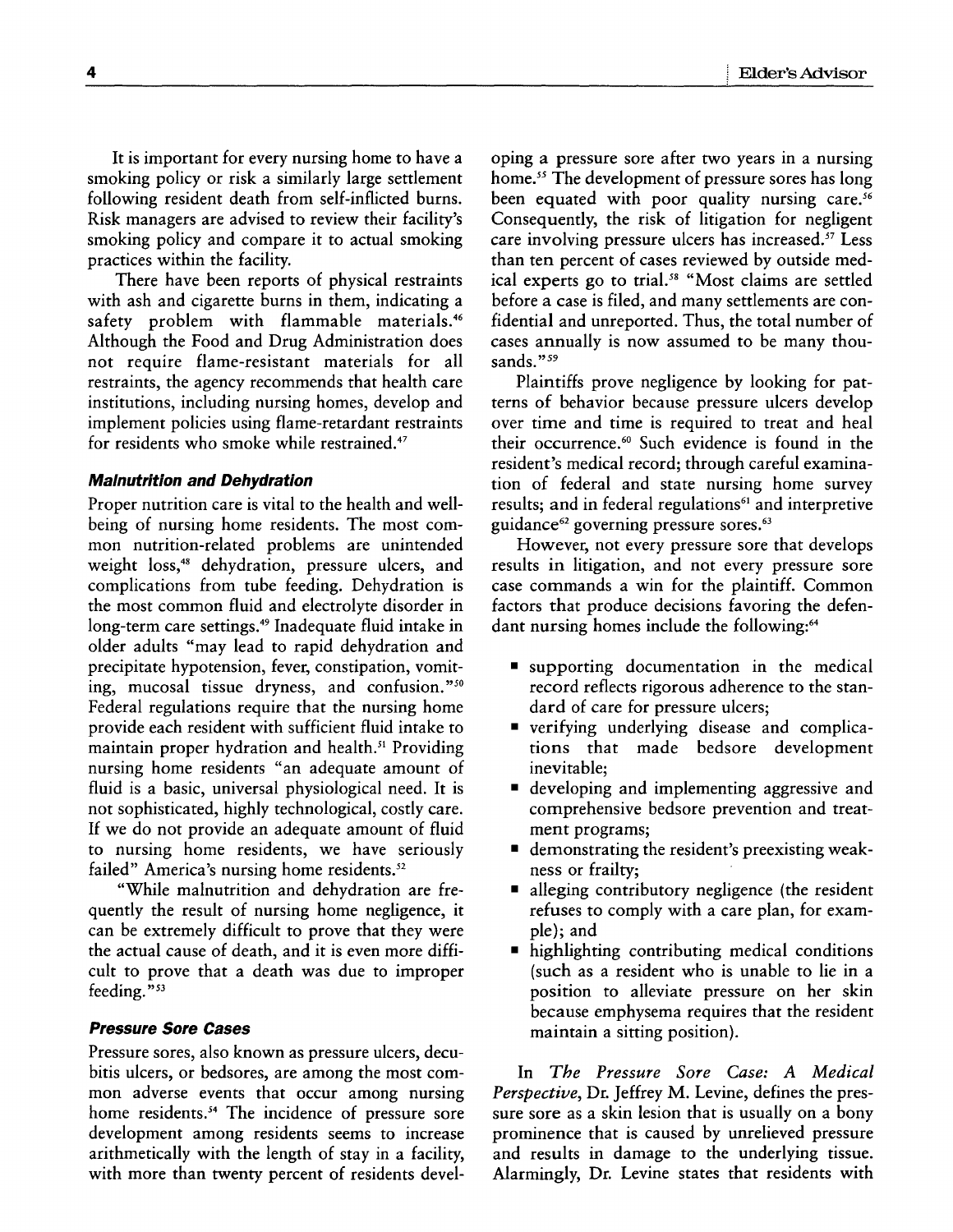pressure sores have a two to six times greater mortality risk than residents without the sores. The 1987 Nursing Home Bill of Rights is once again cited as the law that changed the prevalent practices in this area. Dr. Levine discusses preventive measures, appropriate care, proper documentation, nutrition and rehabilitation, avoidability, expert review, survey reports, and complaint files in the context of evaluating the pressure sore case. Then, Dr. Levine outlines the best defense against litigation including establishing a pressure sore program, detecting and preventing risk factors, training and educating staff, and fostering job satisfaction for caregivers.

#### **Medication Errors**

Some of the most successful litigation against nursing homes concerns medication administration errors." Approximately ninety-five percent of all nursing home residents receive medication.<sup>66</sup> Overuse or underuse of a drug, administration of the wrong medication, or failure to properly monitor the resident for side effects may result in serious injury or death.

#### **Sexual Abuse**

In *Sexual Abuse in Nursing Homes,* Elizabeth **A.** Capezuti and Deborah **J.** Swedlow discuss the disturbing occurrence of the rape of nursing home residents. The authors remark that older residents with physical disabilities, residents with cognitive impairments, and younger residents with severe physical impairments are the three most common categories of nursing home rape victims. Additionally, the victim's age, assault history, physical status, cognitive ability, generational influence, socioeconomic status, and race are cited as potential barriers to the victim's ability to report the rape. Once again, the Nursing Home Bill of Rights is cited as the instrument that brought the problem of sexual abuse in the nursing home to the forefront and prompted investigation of the problem and treatment of the victims. Capezuti and Swedlow then explore the difficulties in investigating the rape case where the victim has diminished capacity. Also discussed are the increased injuries that are more likely to occur in the older rape victim. The authors suggest that traditional negligence, negligent hiring and supervision, and vicarious liability or respondeat superior are tort remedies that the victim's attorney should consider in the nursing home rape case.

### **Miscellaneous Cases**

Other injuries that may be the basis of a lawsuit include physical abuse, improper insertion of catheters and feeding tubes, injuries resulting from medical negligence, illness due to improper ventilation control (that is, a facility maintains excessive**ly** hot or cold temperatures that cause dehydration or discomfort),<sup>67</sup> gangrene, emotional trauma and distress, or injuries caused by rodents<sup>68</sup> or other vermin (for example, a resident is attacked by fire ants while in bed or develops maggots in a wound because of the presence of flies).<sup>69</sup>

#### **This Elder's Advisor Issue**

Since **1987** and the passage of the Omnibus Budget Reconciliation Act, which encompasses the Nursing Home Bill of Rights, advocates for injured nursing home residents have a new tool in seeking justice for their clients. This legislation constructed a new standard of care that allowed civil litigation in this area to expand its legal theories and more ably administer justice for the injured nursing home resident. This issue explores these expanded theories and provides the practitioner with a reference source for litigating the nursing home tort case.

#### **Endnotes**

- **1.** *See* Thomas **D.** Begley, Jr., *Nursing Home Law and Litigation, 156* **N.J.** L. **J.** 120 (Apr. 12, **1999).**
- 2. *See id.*
- **3.** *See generally* Annotation, *Patient Tort Liability of Rest, Convalescent, or Nursing Homes,* **83** A.L.R. **3d 871, 879-902 (1978 &** Supp. **1990).**
- *4. See generally* Julie **A.** Braun, *Resident Abuse and Neglect: What to Look for When Visiting a Client in a Nursing Home,* 12 **NAELA Q. 3** (Fall **1999).**
- *5. See* TABER'S CYCLOPEDIC MEDICAL DIcTIONARY *593* (17th ed. 1993) (defining dysphagia) [hereinafter TABER's].
- **6.** *See* Jeanie Kayser-Jones, *Dysphagia Among Nursing Home Residents,* 20 GERIATRIC NURSING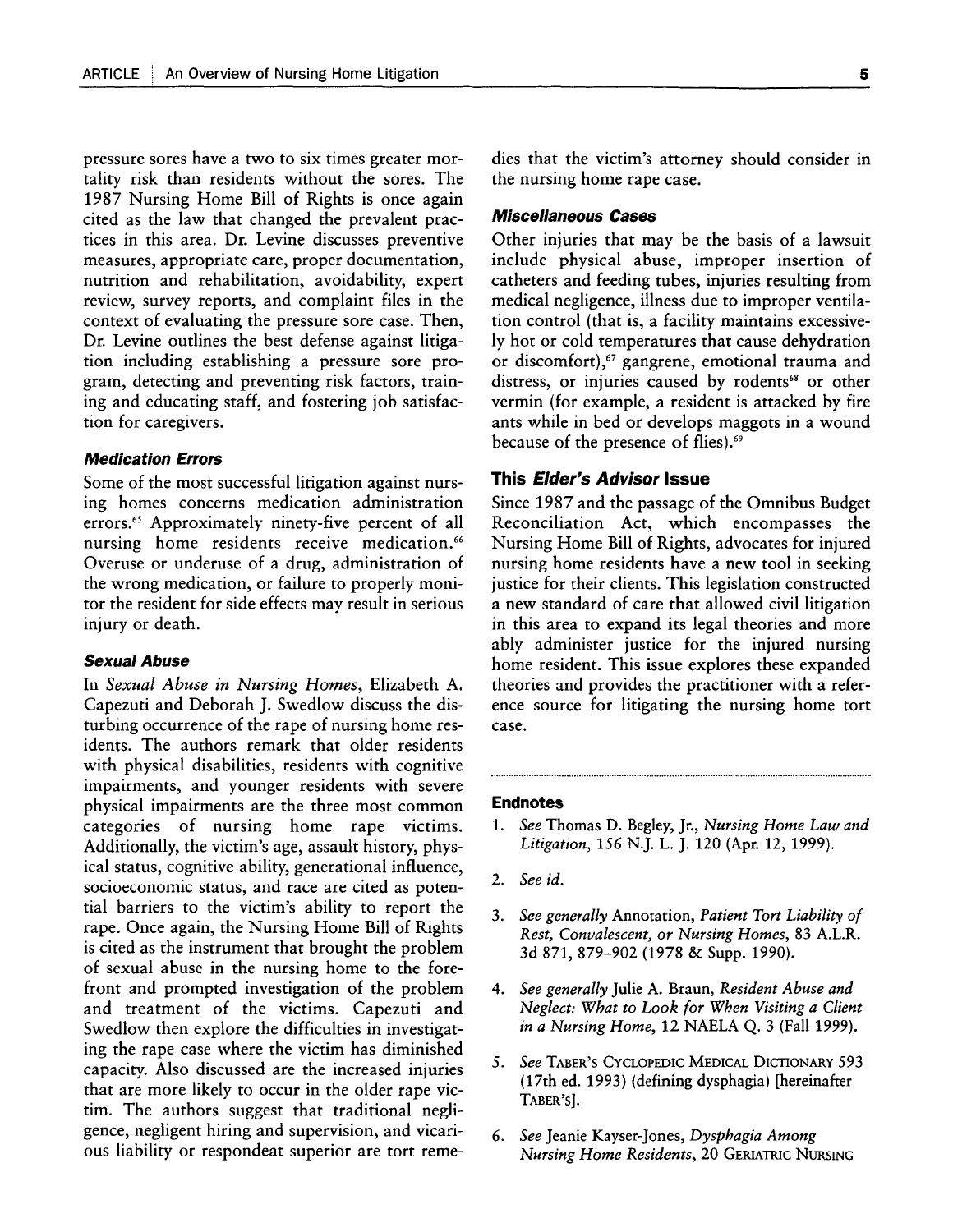**77, 78 (1999)** [hereinafter *Dysphagia Among Nursing Home Residents].*

- *7. See id.* at **78.**
- **8.** *Id.* at **82.**
- *9. See generally id.*
- **10.** *See* 42 C.F.R. § **483.25.**
- **11.** 441 **S.E.2d 1** (Va. 1994).
- 12. *See id.* at **3;** Ralph Gerstein, *Nursing Home Litigation, in* THE ELDER LAW PORTFOLIO **SERIES 13- 1, 13-28, 13-35** through **13-39** (Harry **S.** Margolis ed., Feb. **1996)** (discussing *Beverly Enters.- Virginia, Inc. v. Nichols* and presenting sample testimony in a wrongful death case fact pattern based upon this case).
- **13.** *See* ERIC M. CARLSON, LONG-TERM CARE ADVOCACY **S** 2.11[2] (1999) (discussing nutrition taken through a tube).
- 14. *See* 42 C.F.R. § 483.25(g)(1) (referencing use of a naso-gastric tube although the regulation presumably applies to other types of feeding tubes as well).
- *15.* 42 C.F.R. § <sup>4</sup> 83.25(g)(2). Another regulation obligates a nursing home to provide "proper treatment and care" for tube feeding. *See* 42 C.ER. § **483.25(k)(2).**
- **16.** 740 So. **2d** 400 (Ala. **1999).**
- **17.** *See* Laurence Z. Rubenstein, *Preventing Falls in the Nursing Home,* **278 J.** AM. MED. ASS'N *595, 596* **(1997).**
- **18.** *See* Steven R. Cummings **&** Michael **C.** Nevitt, Editorial, *Falls,* **331 N. ENG. J.** MED. **872, 872** (1994). For additional reference to nursing home fall injury rates see Purushottam B. Thapa et al., *Injurious Falls in Nonambulatory Nursing Home Residents: A Comparative Study of Circumstances, Incidence, and Risk Factors,* 44 **J.** AM. **GERIATRICS** Soc'Y **273, 273-78 (1996);** Clorinda M. Cali **&** Douglas P. Kiel, *An Epidemiologic Study of Fall-Related Fractures Among Institutionalized Older People,* 43 **J.** AM. GERIATRICS **SOC'Y 1336,** 1336-40 **(1995).**
- 19. See REIN TIDEIKSAAR, FALLS IN OLDER PERSONS: PREVENTION AND MANAGEMENT **1** (Health

Professions Press 2d ed. **1998).** This book discusses the consequences of falls (mortality, morbidity, family concerns, and institutional effects); reviews the intrinsic and extrinsic causes of falls and identifies risk factors for falls and injury; considers environmental modifications (such as lighting, floor surfaces, hallways, beds, seating, bathroom, tables and nightstands, and storage areas); details the clinical assessment and evaluation of fall risk and fall history; describes interventions that reduce fall risk including medical, rehabilitative, and environmental strategies as well as fall prevention programs; and evaluates reducing physical and chemical restraint use while decreasing fall risk. The appendix offers a performance-oriented environmental mobility screen; ambulation device measurement; ambulation device utilization; home fall prevention handouts; and case studies for selfstudy or training.

- 20. *See* Rubenstein, *supra* note **17,** at 596.
- 21. *See* TABER'S *supra* note **5,** at **708.**
- 22. *See* Rubenstein, *supra* note **17,** at *596.*
- **23.** *See, e.g.,* Parker v. Illinois Masonic Warren Barr Pavilion, **701 N.E.2d 190,** 194-96 **(Ill. App.** Ct. **1998)** (determining that ordinary negligence had been alleged, and accordingly reversing a verdict based in part on an expert physician's testimony); McLeod v. Plymouth Court Nursing Home, 957 **E** Supp. **113 (E.D.** Mich. **1997)** (finding that the resident alleged ordinary negligence involving a fall due to the facility's failure to obtain a wheelchair for the resident); Owens v. Manor Health Care Corp., **512 N.E.2d 820,** 823-24 **(Ill. App.** Ct. **1987)** (ruling ordinary negligence had been alleged where resident had fallen because the facility had negligently restrained him in his wheelchair); Kujawski v. Arbor View Health Care Ctr., 407 **N.W.2d** 249, 254-55 (Wis. **1987)** (failing to use restraining belt in wheelchair would be ordinary negligence); Brodie v. Gardner Pierce Nursing **&** Rest Home, Inc. 403 **N.E.2d 1184, 1186** (Mass. **App.** Ct. **1980)** (concluding no health care malpractice involved in nursing home's failure to maintain stairway in safe condition).
- 24. *See e.g.,* Dunagan v. Shalom Geriatric Ctr., 967 **S.W2d** 285, 288-89 (Mo. Ct. App. 1998) (applying the statute of limitations for health care malpractice to allegations that a nursing home's negligence on five separate occasions had allowed a resident to fall and break bones); Sexton v. St. Paul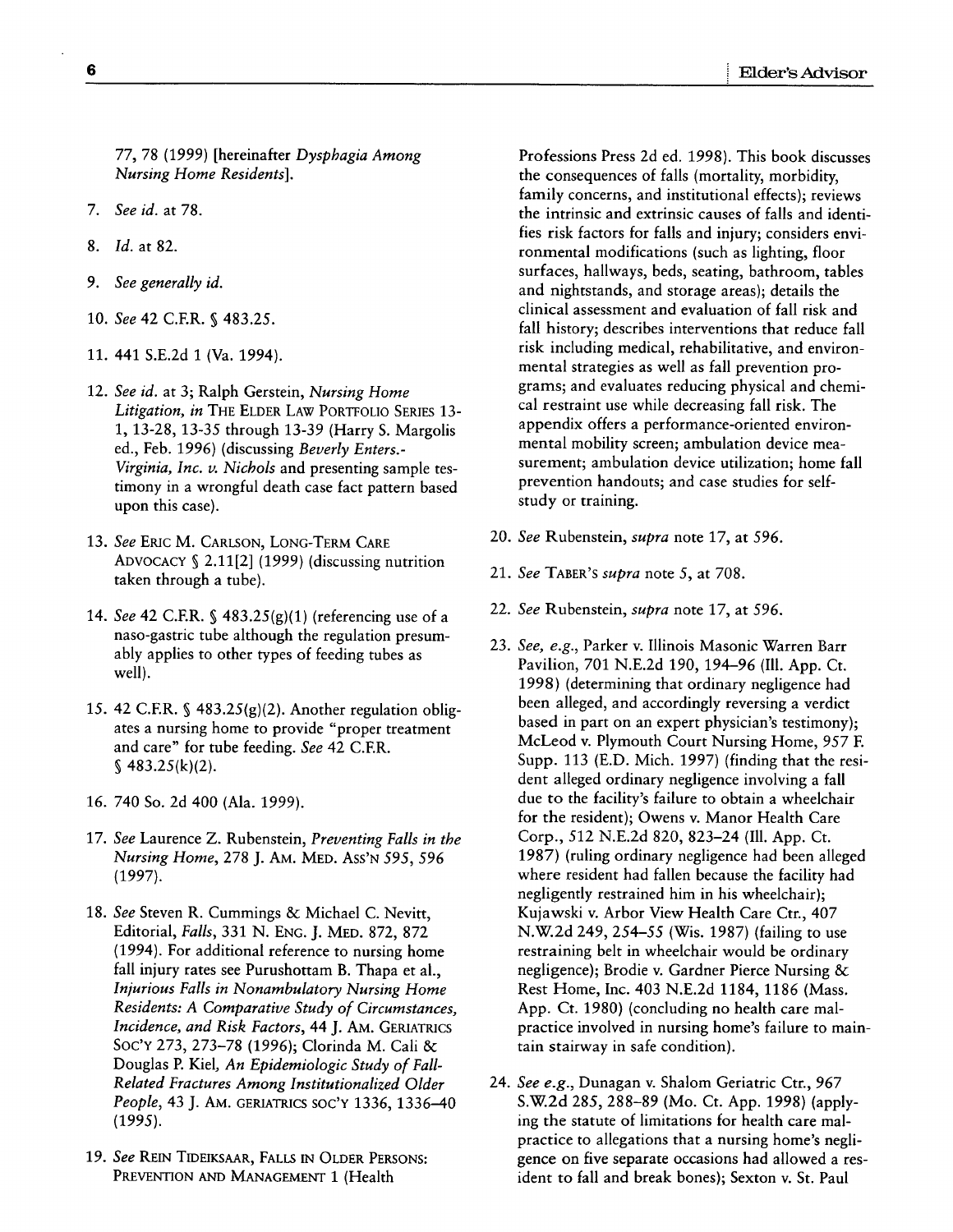Fire **&** Marine Ins. Co., 631 S.W2d 270, 272 (Ark. **1982)** (citing that health care malpractice was alleged in a case involving a resident's fall due to the facility's failure to restrain the resident); Husby v. South Alabama Nursing Home, **712** So. **2d** 750 (Ala. **1998)** (assuming without discussion that health care malpractice had been alleged in a case involving allegations that a nursing home resident fell four times despite facility efforts to restrain her in bed).

- **25.** *See* **CARLSON,** *supra* note **13,** at § 10.09[2][a].
- **26.** *See generally* Julie **A.** Braun **&** Elizabeth Capezuti, *The Legal and Medical Aspects of Physical Restraints and Bed Siderails and Their Relationship to Falls and Fall-Related Injuries in Nursing Homes, 3 DEPAUL J. HEALTH CARE L.* (forthcoming Fall 2000) (copy on file with authors) [hereinafter *The Legal and Medical Aspects of Restraints and Siderails];* Julie **A.** Braun **&** Elizabeth Capezuti, *Siderail Use and Legal Liability in Illinois Nursing Homes,* **88** ILL. B.J. 324, 324-34 (2000) (copy on file with authors); Julie **A.** Braun, *Legal Aspects of Physical Restraint Use in Nursing* Homes, **10** THE HEALTH LAWYER **(ABA** Health Law Section Jan. **1998).**
- **27.** *See* 42 **U.S.C. SS** 1395i-3(c)(1)(A)(ii), 1396r(c)(1)(A)(ii); 42 C.F.R. § 483.13(a).
- **28.** *See id.*
- *29. See id.*
- **30.** *See* U.S. DEP'T HEALTH **&** HUMAN SERVS., HEALTH CARE FIN. **ADMIN.,** GUIDANCE TO SURVEYORS-LONG-TERM CARE FACILITIES (Transmittal 274, June 1995), 44.
- 31. *See id.* at 45.
- **32.** *See id.*
- 33. *See generally* Frieda H. Outlaw & Barbara J. Lowery, *An Attributional Study of Seclusion and Restraint of Psychiatric Patients,* 8 ARCHIVES PSYCHIATRIC NURSING **69, 69-77** (1994); U.S. Gen. Accounting Office, Health, Educ. & Human Servs. Div., *Improper Restraint or Seclusion Places People at Risk* (GAO/HEHS-99-176, Sept. 7, **1999);** Leslie G. Aronovitz, *Extent of Risk from Improper Restraint or Seclusion Is Unknown,* U.S. Gen. Accounting Office, Testimony before the U.S. Senate Committee on Finance (GAO/T-HEHS-00-

**26,** Oct. **26, 1999);** New York State Comm'n on Quality of Care for the Mentally Disabled, *Restraint and Seclusion Practices in New York State Psychiatric Facilities* (1994); Elaine Carmen et al., *Report of the Task Force on the Restraint and Seclusion of Persons Who Have Been Physically or Sexually Abused* (Mass. Dep't of Mental Health Jan. **25, 1996);** Chadwick v. **Al-**Basha, 692 **N.E.2d 390 (Ill. App.** Ct. **1998)** (alleging unlawful restraint and seclusion).

- 34. U.S. DEP'T HEALTH **&** HUMAN SERVS., HEALTH CARE FIN. ADMIN., SIDE **RAILS** INTERIM POL'Y (Feb. 4, 1997); Beth A. Klitch, *HCFA's Side Rails Update,* 46 NURSING HOMES **10, 10** (1997).
- **35.** *Id.*
- **36.** *Id.*
- **37.** *See id.*
- **38.** Ivy Manor Nursing Home, Inc. v. Brown, **488 P.2d** 246, 248 (Colo. Ct. **App. 1971).**
- **39.** Starling v. MetroHealth Ctr. Skilled Nursing et al., No. 75554, 1999 WL 685641 (Ohio Ct. **App.** Sept. 2, **1999),** *appeal denied,* 722 **N.E.2d** 527 (Ohio 2000) (Table, No. **99-1931).**
- 40. This section was adapted from Braun **&** Capezuti, *The Legal and Medical Aspects of Restraints and Siderails, supra* note **26.**
- 41. *See* **61** Fed. Reg. 8432, **8438 (1996).**
- 42. *See id.*
- 43. *See id.*
- 44. *See id.* at 8432, **8437**
- 45. *Restraints: Resident Death from Burns, 5* ISSUES IN CONTINUING CARE RISK MGMT. *15,* **15-16** (ECRI June 1999) (citing 15 MED. MALPRACTICE 29 (1999)).
- 46. *See* **61** Fed. Reg. 8432, **8437 (1996).**
- 47. *See id.*
- 48. **A** national repository of best practices guidelines for care of nursing home residents at risk for weight loss and dehydration has been included on the Health Care Financing Administration Web site at <http://www.hcfa.gov/medicaid/siq/siqhmpg.htm>